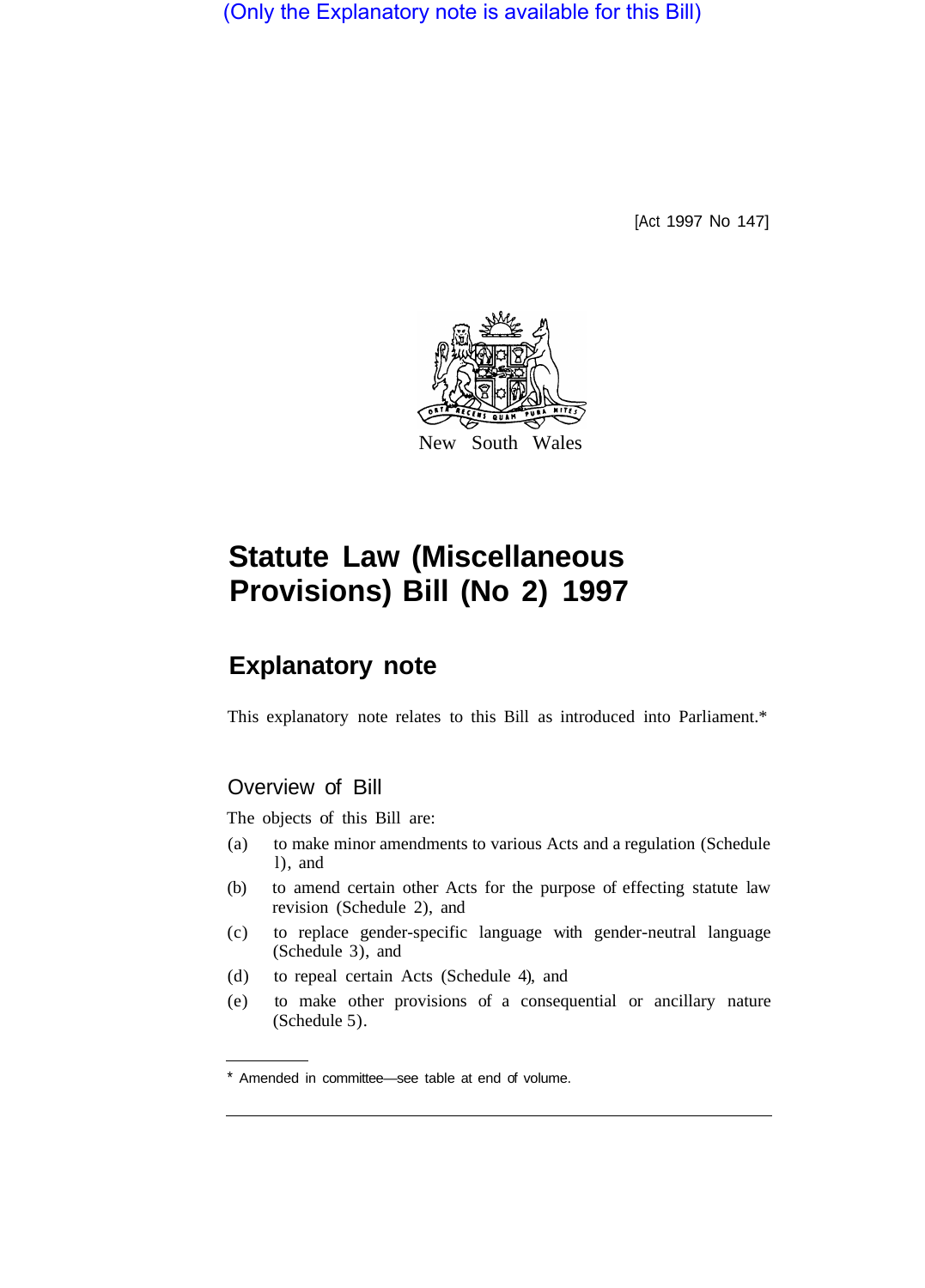Statute Law (Miscellaneous Provisions) Bill (No 2) 1997 [Act 1997 No 147]

Explanatory note

### Outline of provisions

**Clause 1** sets out the name (also called the short title) of the proposed Act.

**Clause 2** provides for the commencement of the proposed Act.

**Clauses 3–5** are machinery provisions that give effect to the Schedules to the Act containing amendments, repeals and savings, transitional and other provisions.

**Clause 6** makes it clear that the explanatory notes contained in the Schedules do not form part of the proposed Act.

#### **Schedule 1 Minor amendments**

**Schedule 1** makes amendments to the following Acts and regulation: Associations Incorporation Act 1984 No 143

Children (Detention Centres) Act 1987 No 57

Co-operatives Act 1992 No 18

Co-operatives Amendment Act 1997 No 39

Dental Technicians Registration Act 1975 No 40

Environmental Planning and Assessment Act 1979 No 203

Evidence Act 1995 No 25

Factories, Shops and Industries Act 1962 No 43

Fair Trading Act 1987 No 68

Fines Act 1996 No 99

Fluoridation of Public Water Supplies Act 1957 No 58

Food Act 1989 No 231

Law Foundation Act 1979 No 32

Mental Health Act 1990 No 9

Motor Accidents Act 1988 No 102

National Parks and Wildlife Act 1974 No 80

Oaths Act 1900 No 20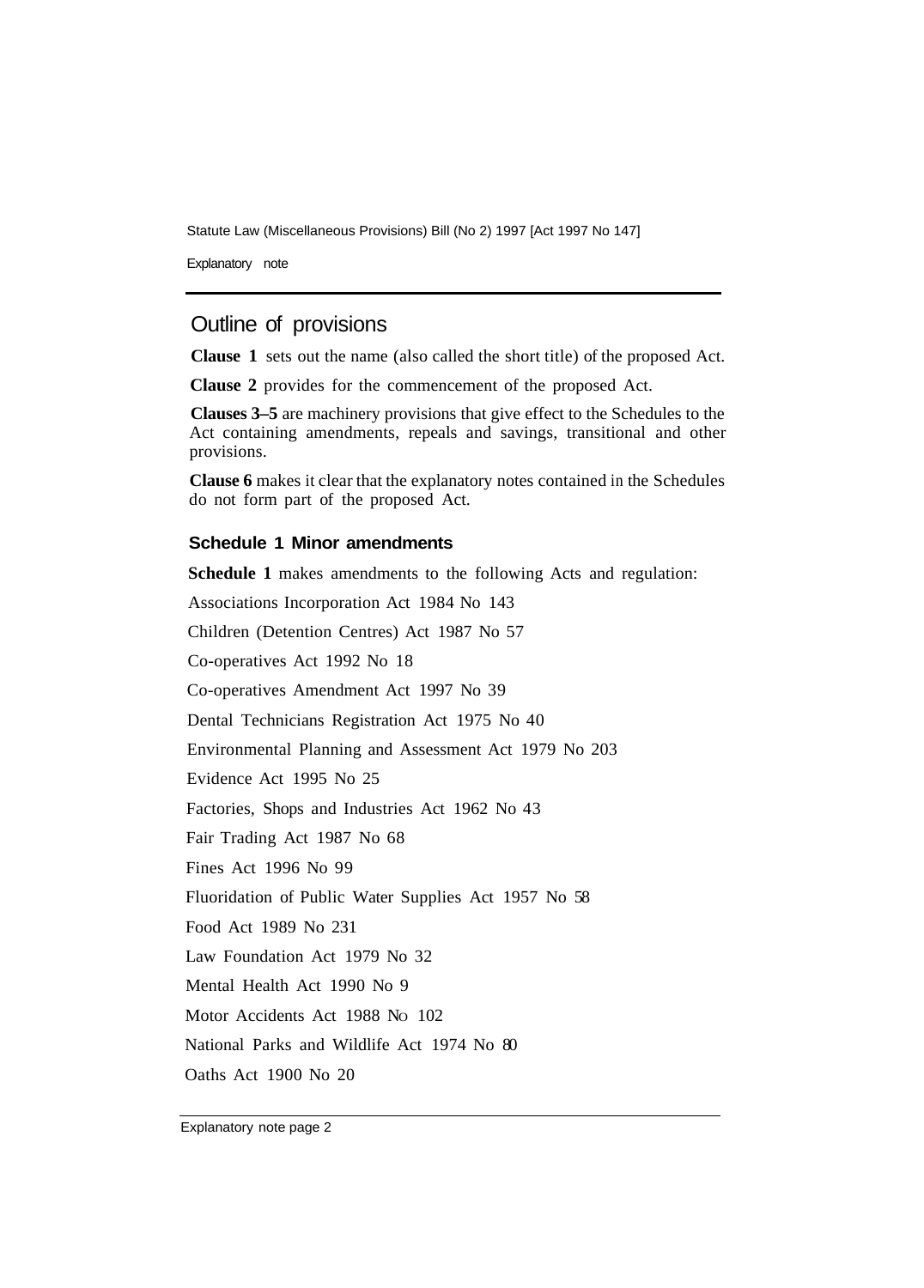Statute Law (Miscellaneous Provisions) Bill (No 2) 1997 [Act 1997 No 147]

Explanatory note

Parliamentary Contributory Superannuation Act 1971 No 53 Pawnbrokers and Second-hand Dealers Act 1996 No 13 Police Integrity Commission Act 1996 No 28 Protection of the Environment Administration Act 1991 No 60 Rural Fires Act 1997 No 65 State Authorities Superannuation Act 1987 No 211 State Emergency and Rescue Management Act 1989 No 165 Status of Children Act 1996 No 76 Stock (Chemical Residues) Act 1975 No 26 Strata Schemes Management Act 1996 No 138 Trustee Companies Act 1964 No 6 Trustee Companies Regulation 1994 Unclaimed Money Act 1995 No 75

The amendments to each Act and to the regulation are explained in detail in the explanatory note relating to the Act or regulation concerned set out in Schedule 1.

## **Schedule 2 Amendments by way of statute law revision**

**Schedule 2** amends certain other Acts for the purpose of effecting statute law revision. A number of other amendments are made relating to formal drafting matters and minor corrections.

The amendments to each Act are explained in detail in the explanatory note relating to the Act concerned set out in Schedule 2.

## **Schedule 3 Amendments replacing gender-specific language**

**Schedule 3** substitutes gender-neutral language for the gender-specific language in various Acts. A policy of using gender-neutral language in New South Wales legislation was formally announced by the Governor in his speech for the opening of Parliament on 16 August 1983 and has been strictly applied ever since. However, gender-specific language remains in many of the statutes currently in force that were enacted before the policy was implemented.